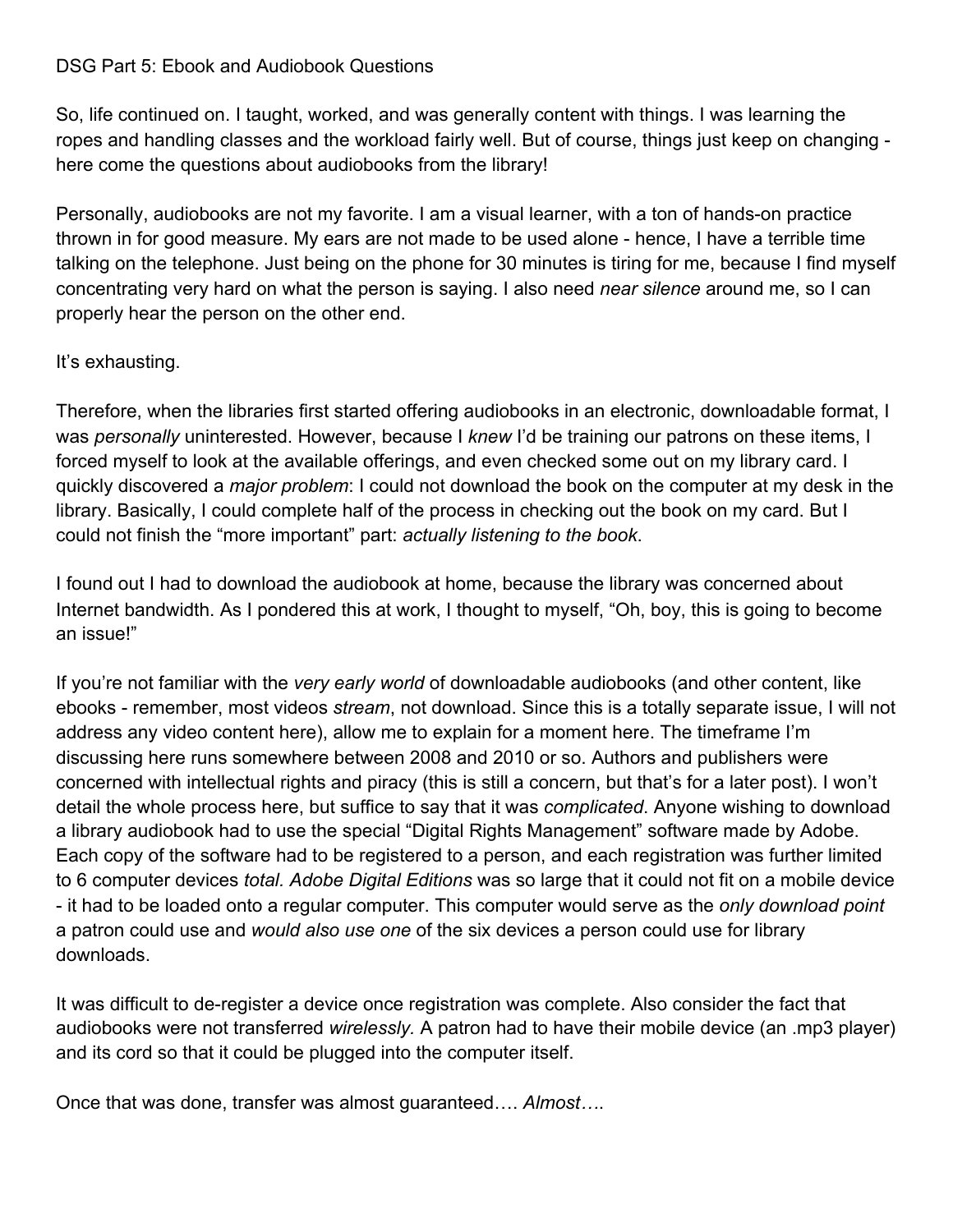Lots of things could and would go wrong, and it was my experience that audiobook downloads and transfers were successful about 80 to 85% of the time, with no rhyme or reason as to why one or the other failed. This means there were a *lot* of questions and issues to work out, none of which could be done in the library. No patron would use a publically accessible library computer as a download point. It was not private, and it was difficult to de-register the computer through Adobe.

On top of these issues was the one of Internet bandwidth. Remember, we're in a time before wide-ranging access to broadband (higher-speed Internet), and libraries are sharing their bandwidth between patrons and staff - that could be anywhere from three people, to 100-plus people, depending on the size of the library and time of day. None of the Internet was wireless, either, so patrons were limited by the actual number of wired, Internet-connected computers available in the building. Cellular phones were just that: *phones*. One might text with them, but the "mobilegeddon" wouldn't come until 2015. Data connections were spotty at best and quite expensive.

If patrons were downloading audiobooks using library Internet, they could slow down or even crash an *entire building's* Internet connection. The books average about 30 megabytes *per hour of reading*; they are significantly larger than any file attachment you may email, even today. A 7-hour audiobook would be about 210 megabytes, and could take anywhere from 15 minutes to *two hours* to download, depending on the speed of the Internet and the amount of people using a connection at any one time.

Then you'd need to transfer it to your mobile device. Ugh.

To me, it was interesting that audiobooks were the first types of books to be electronically loaned from public libraries. The .mp3 format was widely available and easy to use, so it made sense for libraries to offer audio first. Ebooks, the ones we read on the screen, came along after. As I mentioned, audiobooks are not best for my learning style, and so once ebooks could be borrowed, I was very happy. Ebooks were also significantly smaller in size than audiobooks, meaning they could be downloaded without the same bandwidth issues presented by audio. A single ebook might be 1 to 5 MB. They downloaded and transferred quickly, but ebooks still went through the same digital rights management software that the audiobooks did, meaning patrons still had to use their home computer, not a library computer. This also meant yet another device to be registered, because of course you couldn't have audiobooks and ebooks on the same gadget. Audiobooks went on an .mp3 player, and ebooks on an e-reader (not a *tablet*, we're not there yet).

## Are you ready to throw in the towel yet?

At any rate, this was a tough time to train patrons. I kept up with the regular Microsoft software, and did very well with Internet questions about searching, email, and social media, but had to figure out how to answer all sorts of questions on our new digital collection. It was actually fun, though. I learned a great deal and was able to become proficient by the repetition of questions. Patrons brought in newfangled devices like a *Nook E-Reader*, and I could play around with it and figure it out. The Nook was the most popular ereader because Barnes and Noble allowed users to borrow library books with it. The Kindle was a (very distant) *third place* with the Kobo in second. No one wanted a Kindle because Amazon would not allow its use for library books. Of course, the company quickly figured out